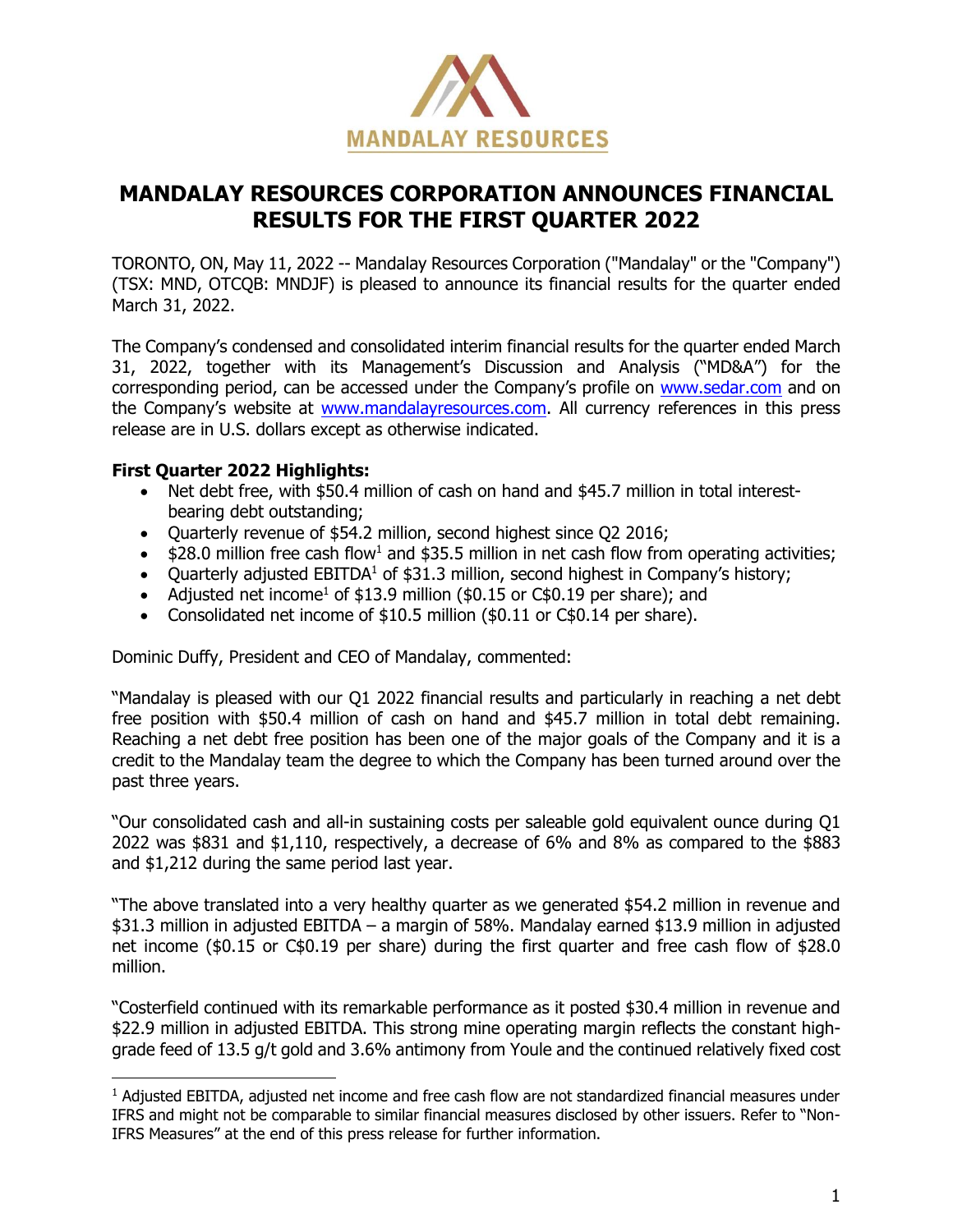nature of our operation. The processing plant recorded a gold recovery rate of 93.8% – its sixth quarter-over-quarter improvement as we continue to see the improvements related to the CavTube flotation commissioned in early 2021.

"Björkdal generated stable production and sales with \$23.7 million and \$9.4 million in revenue and adjusted EBITDA, respectively, in Q1 2022. The underground ramp up continued as we mined approximately 316,000 tonnes; on pace to exceed our 2021 result of 1.1 million tonnes from the underground. The processed head grade for the quarter was 1.4 g/t gold. In the second half of 2022, we expect grades to increase as we mine the higher-grade areas within the Aurora zone and continue to focus on dilution control.

"During this quarter, the Company also repaid \$3.8 million towards our senior credit facility leaving \$40.1 million owing.

"Mandalay is tracking well to attain its 2022 production and cost guidance and is pleased to build on our track record of operational and financial success."

## **First Quarter 2022 Financial Summary**

The following table summarizes the Company's financial results for the three months ended March 31, 2022, December 31, 2021 and March 31, 2021:

|                                   | <b>Three months</b><br>ended<br>March 31,<br>2022 | <b>Three months</b><br>ended<br>December 31,<br>2021 | <b>Three months</b><br>ended<br>March 31,<br>2021 |
|-----------------------------------|---------------------------------------------------|------------------------------------------------------|---------------------------------------------------|
|                                   | \$'000                                            | \$'000                                               | \$'000                                            |
| Revenue                           | 54,154                                            | 72,904                                               | 52,573                                            |
| Cost of sales                     | 21,716                                            | 30,609                                               | 25,414                                            |
| Adjusted EBITDA <sup>(1)</sup>    | 31,305                                            | 40,648                                               | 26,062                                            |
| Income from mine ops before       | 32,438                                            | 42,295                                               | 27,159                                            |
| depreciation, depletion           |                                                   |                                                      |                                                   |
| Adjusted net income (1)           | 13,887                                            | 21,992                                               | 5,646                                             |
| Consolidated net income           | 10,485                                            | 15,334                                               | 25,500                                            |
| Capital expenditure               | 9,630                                             | 12,250                                               | 12,028                                            |
| Total assets                      | 324,600                                           | 317,843                                              | 297,219                                           |
| <b>Total liabilities</b>          | 138,776                                           | 141,156                                              | 143,434                                           |
| Adjusted net income per share (1) | 0.15                                              | 0.24                                                 | 0.06                                              |
| Consolidated net income per share | 0.11                                              | 0.17                                                 | 0.28                                              |

1. Adjusted EBITDA, adjusted net income and adjusted net income per share are non-IFRS measures, defined at the end of this press release "Non-IFRS Measures".

In Q1 2022, Mandalay generated consolidated revenue of \$54.2 million, 3% higher than in the first quarter of 2021. This increase was due to higher realized gold and antimony prices. The Company's realized gold price in the first quarter of 2022 increased by 9% compared to the first quarter of 2021, and the realized price of antimony increased by 50%. In Q1 2022, Mandalay sold 1,433 fewer gold equivalent ounces than in Q1 2021.

Consolidated cash cost per ounce of \$831 was lower in the first quarter of 2022 compared to \$883 in the first quarter of 2021. Cost of sales during the first quarter of 2022 versus the first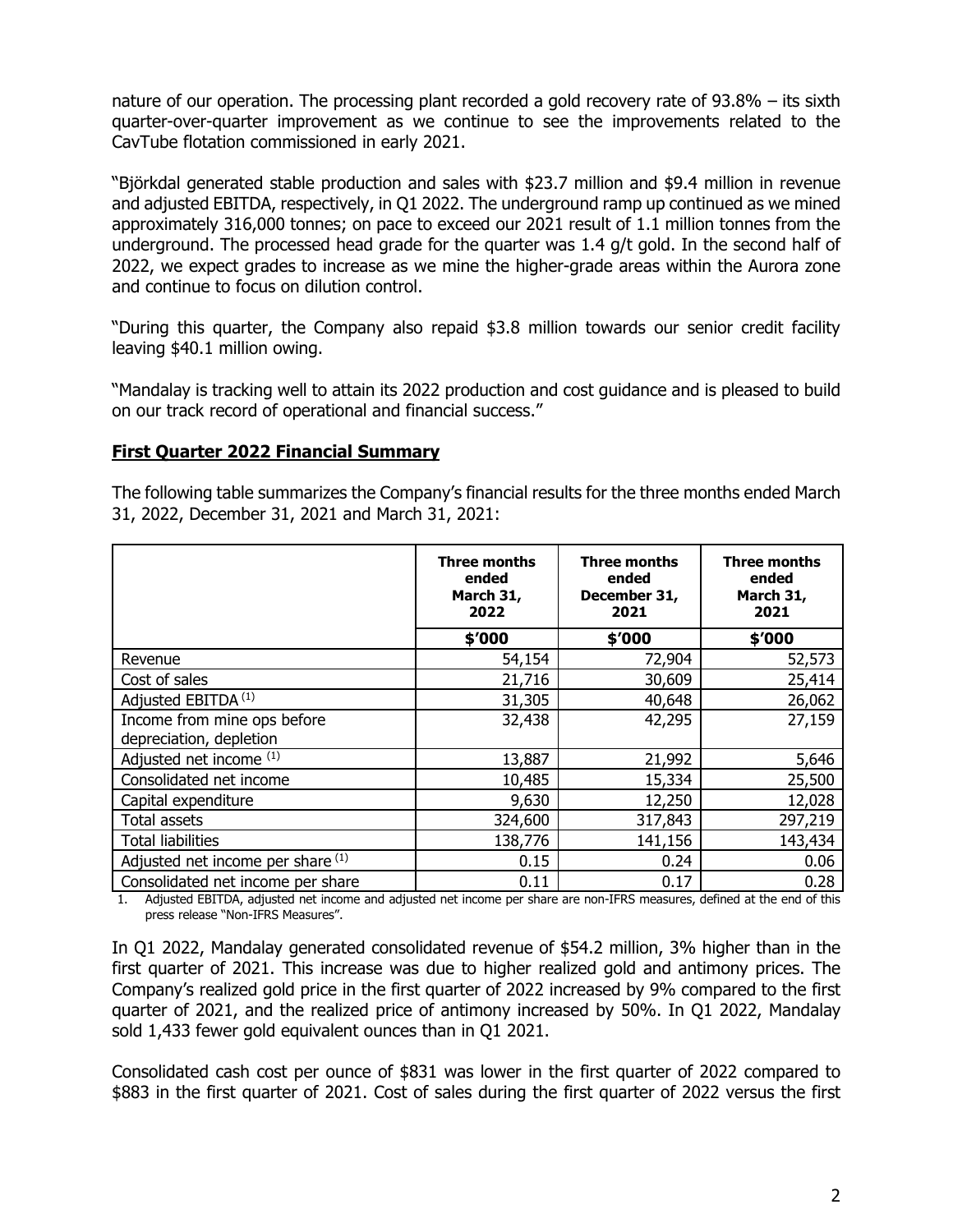quarter of 2021 were \$2.8 million lower at Costerfield and \$0.8 million lower at Björkdal. Consolidated general and administrative costs were broadly in line between the quarters.

Mandalay generated adjusted EBITDA of \$31.3 million in the first quarter of 2022, 20% higher compared to the Company's adjusted EBITDA of \$26.1 million in the year ago quarter. Adjusted net income was \$13.9 million in the first quarter of 2022, which excludes the \$3.4 million fair value loss related to the unrealized loss on financial instruments, compared to an adjusted net income of \$5.6 million in the first quarter of 2021. Consolidated net income was \$10.5 million for the first quarter of 2022, versus \$25.5 million in the first quarter of 2021. Mandalay ended the first quarter of 2022 with \$50.4 million in cash and cash equivalents.

## **First Quarter Operational Summary**

The table below summarizes the Company's operations, capital expenditures and operational unit costs for the three months ended March 31, 2022, December 31, 2021 and March 31, 2021:

|                                                               | <b>Three months</b><br>ended<br>March 31,<br>2022 | <b>Three months</b><br>ended<br>December 31,<br>2021 | <b>Three months</b><br>ended<br>March 31,<br>2021 |
|---------------------------------------------------------------|---------------------------------------------------|------------------------------------------------------|---------------------------------------------------|
|                                                               | \$'000                                            | \$'000                                               | \$'000                                            |
| <b>Costerfield</b>                                            |                                                   |                                                      |                                                   |
| Gold produced (oz)                                            | 12,197                                            | 13,397                                               | 11,082                                            |
| Antimony produced (t)                                         | 683                                               | 830                                                  | 832                                               |
| Gold equivalent produced (oz)                                 | 17,247                                            | 19,507                                               | 15,458                                            |
| Cash cost $(1)$ per oz gold eq. produced $(\$)$               | 576                                               | 557                                                  | 640                                               |
| All-in sustaining cost $^{(1)}$ per oz gold eq. produced (\$) | 775                                               | 731                                                  | 937                                               |
| Capital development                                           | 746                                               | 1,415                                                | 2,978                                             |
| Property, plant and equipment purchases                       | 1,812                                             | 723                                                  | 901                                               |
| Capitalized exploration                                       | 1,687                                             | 1,597                                                | 1,225                                             |
| <b>Björkdal</b>                                               |                                                   |                                                      |                                                   |
| Gold produced (oz)                                            | 12,384                                            | 11,190                                               | 11,855                                            |
| Cash cost $(1)$ per oz gold produced $(\$)$                   | 1,186                                             | 1,227                                                | 1,187                                             |
| All-in sustaining cost $(1)$ per oz gold produced (\$)        | 1,491                                             | 1,700                                                | 1,533                                             |
| Capital development                                           | 2,460                                             | 2,803                                                | 2,394                                             |
| Property, plant and equipment purchases                       | 1,890                                             | 4,512                                                | 3,845                                             |
| Capitalized exploration                                       | 755                                               | 753                                                  | 457                                               |
| <b>Cerro Bayo</b>                                             |                                                   |                                                      |                                                   |
| Gold produced (oz)                                            |                                                   | 1,009                                                | 724                                               |
| Silver produced (oz)                                          |                                                   | 50,556                                               | 43,669                                            |
| Gold equivalent produced (oz)                                 |                                                   | 1,666                                                | 1,363                                             |
| Cash cost <sup>(1)</sup> per oz gold eq. produced $(\$)$      |                                                   | 1,476                                                | 995                                               |
| <b>Consolidated</b>                                           |                                                   |                                                      |                                                   |
| Gold equivalent produced (oz)                                 | 29,631                                            | 32,362                                               | 28,676                                            |
| Cash cost $(1)$ per oz gold eq. produced $(\$)$               | 831                                               | 836                                                  | 883                                               |
| All-in sustaining cost $(1)$ per oz gold eq. produced (\$)    | 1,110                                             | 1,162                                                | 1,212                                             |
| Capital development                                           | 3,206                                             | 4,218                                                | 5,372                                             |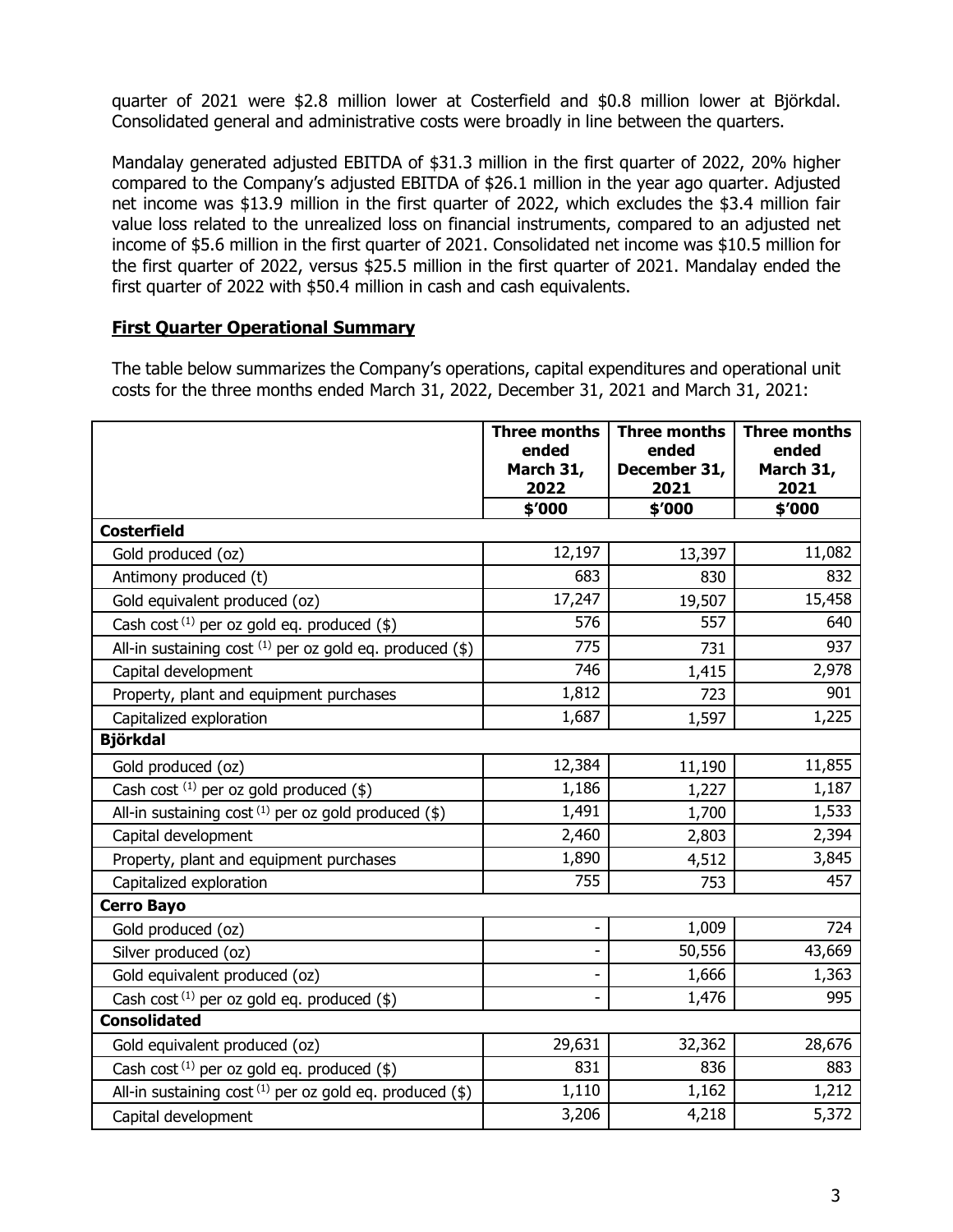| Three months<br>ended<br>March 31,<br>2022 |        | Three months<br>ended<br>December 31,<br>2021 | <b>Three months</b><br>ended<br>March 31,<br>2021 |
|--------------------------------------------|--------|-----------------------------------------------|---------------------------------------------------|
|                                            | \$'000 | \$'000                                        | \$'000                                            |
| Property, plant and equipment purchases    | 3,702  | 5,449                                         | 4,746                                             |
| Capitalized exploration (2)                | 2,722  | 2,583                                         | 1,910                                             |

1. Cash cost and all-in sustaining cost are non-IFRS measures. See "Non-IFRS Measures" at the end of this press release.

2. Includes capitalized exploration relating to other non-core assets.

#### Costerfield gold-antimony mine, Victoria, Australia

Costerfield produced 12,197 ounces of gold and 683 tonnes of antimony for 17,247 gold equivalent ounces in the first quarter of 2022. Cash and all-in sustaining costs at Costerfield of \$576/oz and \$775/oz, respectively, compared to cash and all-in sustaining costs of \$640/oz and \$937/oz, respectively, in the first quarter of 2021.

#### Björkdal gold mine, Skellefteå, Sweden

Björkdal produced 12,384 ounces of gold in the first quarter of 2022 with cash and all-in sustaining costs of \$1,186/oz and \$1,491/oz, respectively, compared to cash and all-in sustaining costs of \$1,187/oz and \$1,533/oz, respectively, in the first quarter of 2021.

#### Lupin, Nunavut, Canada

Care and maintenance spending at Lupin was less than \$0.1 million during the first quarter of 2022, which was the same as in the first quarter of 2021. Reclamation spending at Lupin was \$0.2 million during the first quarter of 2022 which was same in the first quarter of 2021. Lupin is currently in the process of final closure and reclamation activities mainly funded by progressive security reductions held by the Crown Indigenous Relations and Northern Affairs Canada.

#### Challacollo, Chile

On April 19, 2021, Aftermath Silver Ltd. ("Aftermath Silver") paid C\$1.5 million in cash and issued 2,054,794 common shares at fair value of C\$0.73 per share to the Company on May 5, 2021, in satisfaction of a purchase price instalment. For the year ended December 31, 2021, Mandalay sold 678,794 shares of Aftermath Silver at an average price of C\$0.57 per share. The Company did not sell any shares in the first quarter of 2022. Further information regarding the definitive agreement signed with Aftermath Silver for the sale of Challacollo can be found in the Company's November 12, 2019, press release.

The sale of Challacollo to Aftermath was originally scheduled to be completed on April 30, 2022. Closing is now anticipated to occur during the second quarter of 2022.

#### La Quebrada, Chile

No work was carried out on the La Quebrada development property during Q1 2022.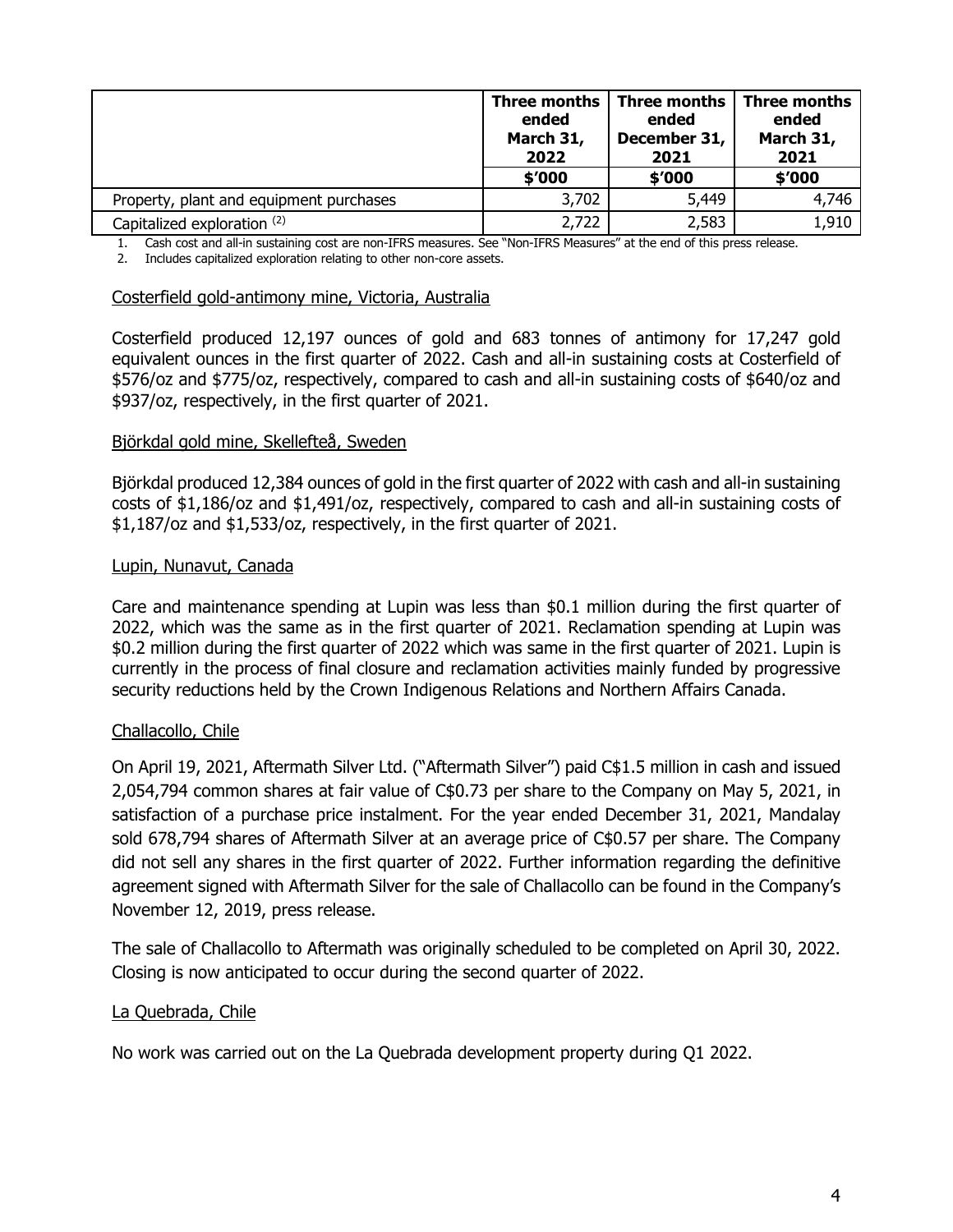## COVID-19

The COVID-19 pandemic is present in all countries in which the Company operates, with cases being reported in Canada, Australia, Sweden and Chile. At this time, the Company has activated business continuity practices across all sites. Management will continue to monitor developments across all jurisdictions and will adjust its planning as necessary.

The Company is not able to estimate the duration of the pandemic and potential impact on its business if disruptions or delays in operations occur or its ability to transfer our products to market. In addition, a severe prolonged economic downturn could result in a variety of risks to the business, including a decreased ability to raise additional capital when needed on acceptable terms, if at all. As the situation continues to evolve, the Company will continue to closely monitor operating conditions in the countries we operate and respond accordingly. More details are included in the press release dated March 20, 2020, and on the Company's website.

## **Conference Call**

Mandalay's management will be hosting a conference call for investors and analysts on May 12, 2022, at 8:00 AM (Toronto time).

Analysts and interested investors are invited to participate using the following dial-in numbers:

| Participant Number (Toll free):                     | 877 412 4895                                                                                       |
|-----------------------------------------------------|----------------------------------------------------------------------------------------------------|
| Participant Number:                                 | 312 281 1211                                                                                       |
| Conference ID:                                      | 13729994                                                                                           |
|                                                     | A replay of the conference call will be available until 11:59 PM (Toronto time), May 26, 2022, and |
| can be accessed using the following dial-in number: |                                                                                                    |

| Encore Toll Free Dial-in Number: | 877 660 6853 |
|----------------------------------|--------------|
| Encore ID:                       | 13729994     |

## **About Mandalay Resources Corporation:**

Mandalay Resources is a Canadian-based natural resource company with producing assets in Australia (Costerfield gold-antimony mine) and Sweden (Björkdal gold mine). The Company is focused on growing its production and reducing costs to generate significant positive cashflow. Mandalay is committed to operating safely and in an environmentally responsible manner, while developing a high level of community and employee engagement.

Mandalay's mission is to create shareholder value through the profitable operation and continuing the regional exploration program, at both its Costerfield and Björkdal mines. Currently, the Company's main objectives are to continue mining the high-grade Youle vein at Costerfield, bring online the deeper Shepherd veins, both of which will continue to supply high-grade ore to the processing plant, and to extend Youle Mineral Reserves. At Björkdal, the Company will aim to increase production from the Aurora zone and other higher-grade areas in the coming years, in order to maximize profit margins from the mine.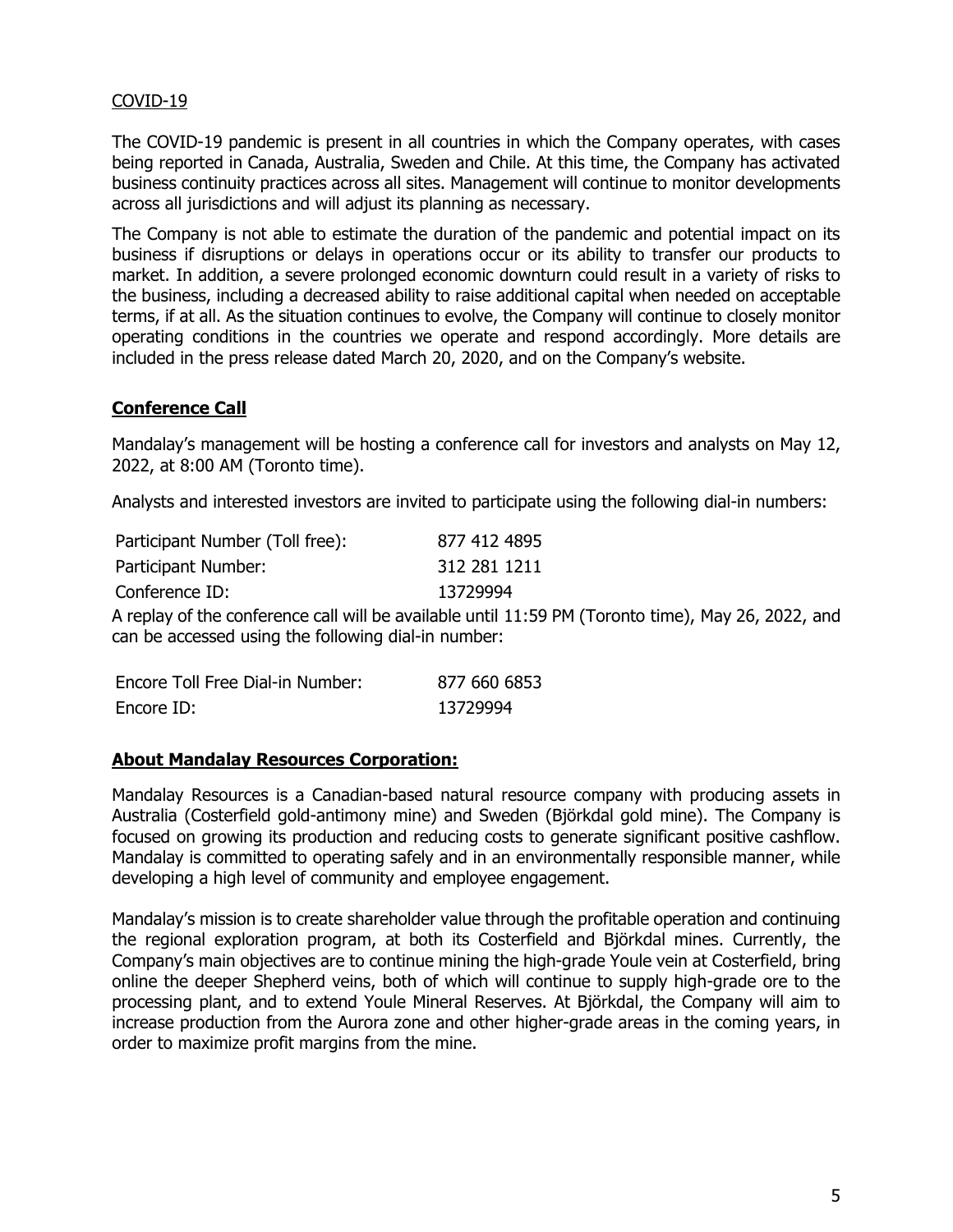# **Forward-Looking Statements**

This news release contains "forward-looking statements" within the meaning of applicable securities laws, including statements regarding the Company's anticipated performance in 2022. Readers are cautioned not to place undue reliance on forward-looking statements. Actual results and developments may differ materially from those contemplated by these statements depending on, among other things, changes in commodity prices and general market and economic conditions. The factors identified above are not intended to represent a complete list of the factors that could affect Mandalay. A description of additional risks that could result in actual results and developments differing from those contemplated by forward-looking statements in this news release can be found under the heading "Risk Factors" in Mandalay's annual information form dated March 31, 2022, a copy of which is available under Mandalay's profile at www.sedar.com. In addition, there can be no assurance that any inferred resources that are discovered as a result of additional drilling will ever be upgraded to proven or probable reserves. Although Mandalay has attempted to identify important factors that could cause actual actions, events or results to differ materially from those described in forward-looking statements, there may be other factors that cause actions, events or results not to be as anticipated, estimated or intended. There can be no assurance that forward-looking statements will prove to be accurate, as actual results and future events could differ materially from those anticipated in such statements. Accordingly, readers should not place undue reliance on forward-looking statements.

# **Non-IFRS Measures**

This news release may contain references to adjusted EBITDA, adjusted net income, free cash flow, cash cost per saleable ounce of gold equivalent produced and all-in sustaining cost all of which are non-IFRS measures and do not have standardized meanings under IFRS. Therefore, these measures may not be comparable to similar measures presented by other issuers.

Management uses adjusted EBITDA and free cash flow as measures of operating performance to assist in assessing the Company's ability to generate liquidity through operating cash flow to fund future working capital needs and to fund future capital expenditures, as well as to assist in comparing financial performance from period to period on a consistent basis. Management uses adjusted net income in order to facilitate an understanding of the Company's financial performance prior to the impact of non-recurring or special items. The Company believes that these measures are used by and are useful to investors and other users of the Company's financial statements in evaluating the Company's operating and cash performance because they allow for analysis of its financial results without regard to special, non-cash and other non-core items, which can vary substantially from company to company and over different periods.

The Company defines adjusted EBITDA as income from mine operations, net of administration costs, and before interest, taxes, non-cash charges/(income), intercompany charges and finance costs. The Company defines adjusted net income as net income before special items. Special items are items of income and expense that are presented separately due to their nature and, in some cases, expected infrequency of the events giving rise to them. A reconciliation between adjusted EBITDA and adjusted net income, on the one hand, and consolidated net income, on the other hand, is included in the MD&A.

The Company defines free cash flow as a measure of the Corporation's ability to generate and manage liquidity. It is calculated starting with the net cash flows from operating activities (as per IFRS) and then subtracting capital expenditures and lease payments. Refer to Section 1.2 of MD&A for a reconciliation between free cash flow and net cash flows from operating activities.